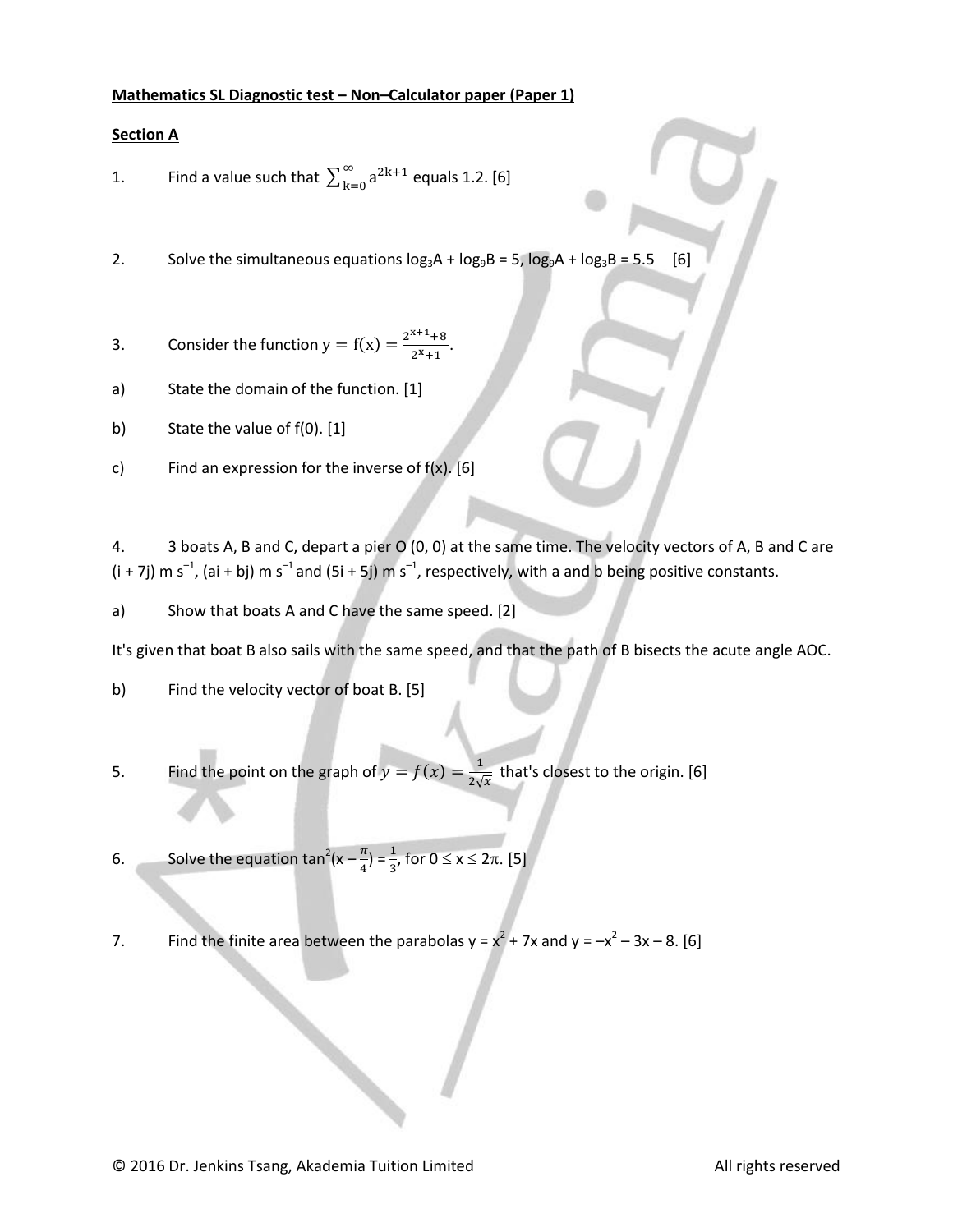#### **Section B**

- 8. This question is about sketching a rational function graph.
- a) Sketch the graph  $y = f(x) = \frac{2x+3}{x+6}$ , clearly indicating all asymptotes and intercepts. [5]
- b) State the domain, range and inverse of y. [3]
- c) Solve the equation  $f^1(x) = 7$ . [2]
- d) Find k such that the line  $y = kx + 14$  is tangent to f(x). [6]
- e) Find, if it exists, a line that goes through the origin and is tangent to f(x) at some point. [4]

9. It's given that ABCD is a cyclic quadrilateral inscribed on the circumference of a circle, with AB = 1 cm, BC = 3 cm, CD = 3 cm and DA = 5 cm. Given that the sum of opposite angles of cyclic quadrilaterals equals to  $180^{\circ}$ ,......



- a) Show that  $cos\angle ABC = -\frac{2}{3}$  $\frac{2}{3}$ , and state the value of cos $\angle$ ADC. [7]
- b) Calculate the area of ABCD, giving your answer in surd form. [4]
- c) Calculate the radius of the circle, giving your answer in surd form. [4]

10. This question is about the differentiation of a polynomial.

a) Find the points on the graph  $f(x) = x^4 - 4x^3$  where i)  $f'(x) = 0$ ; ii)  $f''(x) = 0$ . [4]

b) Classify each point as a maximum, minimum, or a point of inflection, and justify your answers in each case. [6]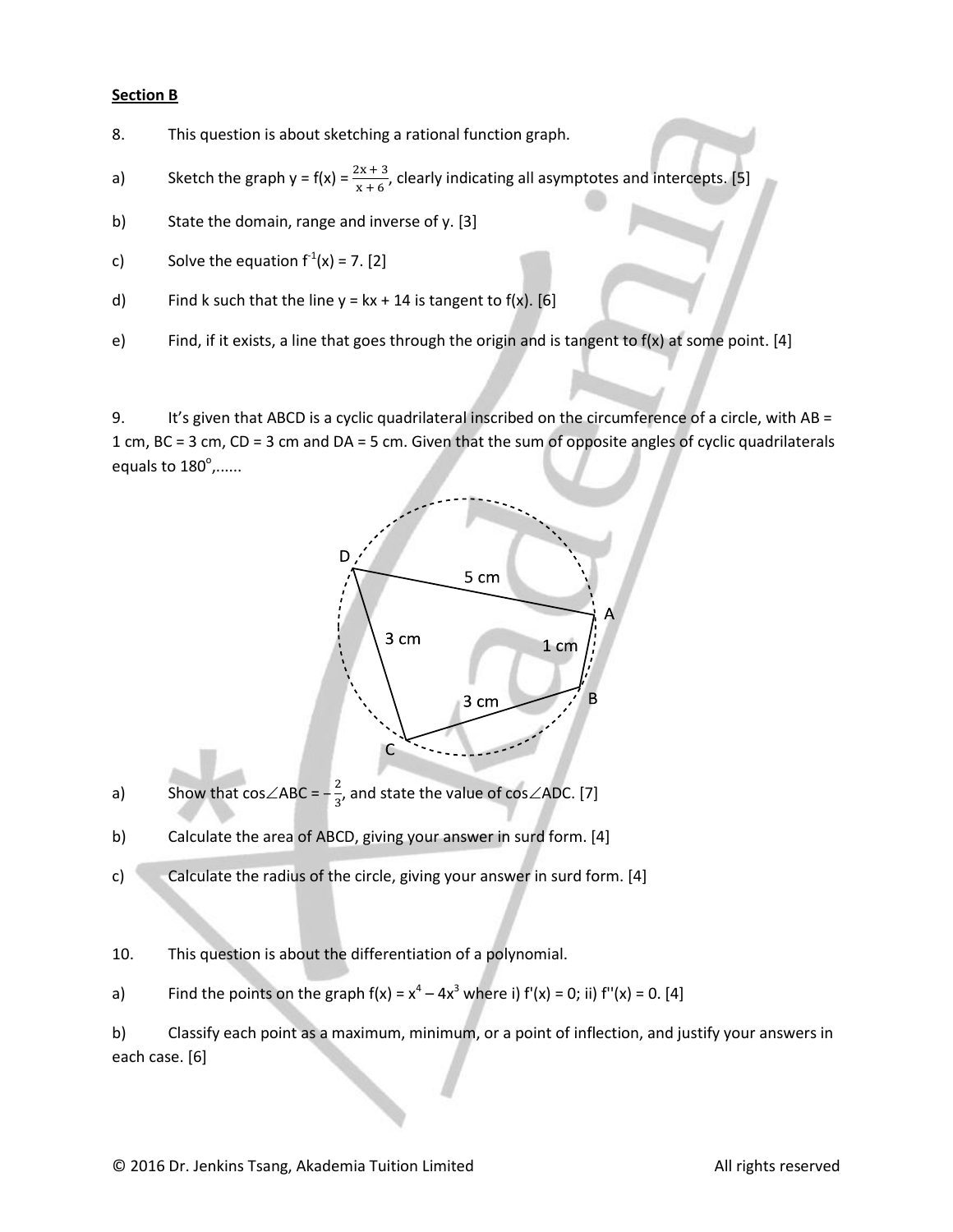# **Mathematics SL Diagnostic test –Calculator paper (Paper 2)**

### **Section A**

1. Find the values of n and k if  $(x + 2)^n(x - k)$ , when expanded, gives  $-192 - 448x +$  higher powers of x. [6]

2. Find the sum of all positive integers, up to and including 240, that are divisible by either 4 or 6. [6]

3. A culture of bacteria increases its population by 8% every 14 minutes. Find, correct to the nearest minute, the time it takes for the bacteria population to triple. [4]

4. Consider the following diagram. A bird standing at the top of a wire pole OR, height = h, is being watched by two cats located at P and Q, respectively. The bearing of cat P is 240 (S  $60^{\circ}$  W) and the bearing of cat Q is 130 (S 50 $^{\circ}$  E). The angle of elevation from P to R is 40 $^{\circ}$  and the angle of elevation from Q to R is 25 $^{\circ}$ . The distance PQ is 20 metres.

Find the height, h, of the wire pole, and find the angle OPQ. [7]



5. This question is about integration of an unfamiliar function.

- a) Differentiate  $y = f(x) = xe^{-2x}$ . [3]
- b) Use your result in part a) to find the exact value of  $\int_0^1 xe^{-t}$  $\int_{0}^{1} xe^{-2x} dx$ . [5]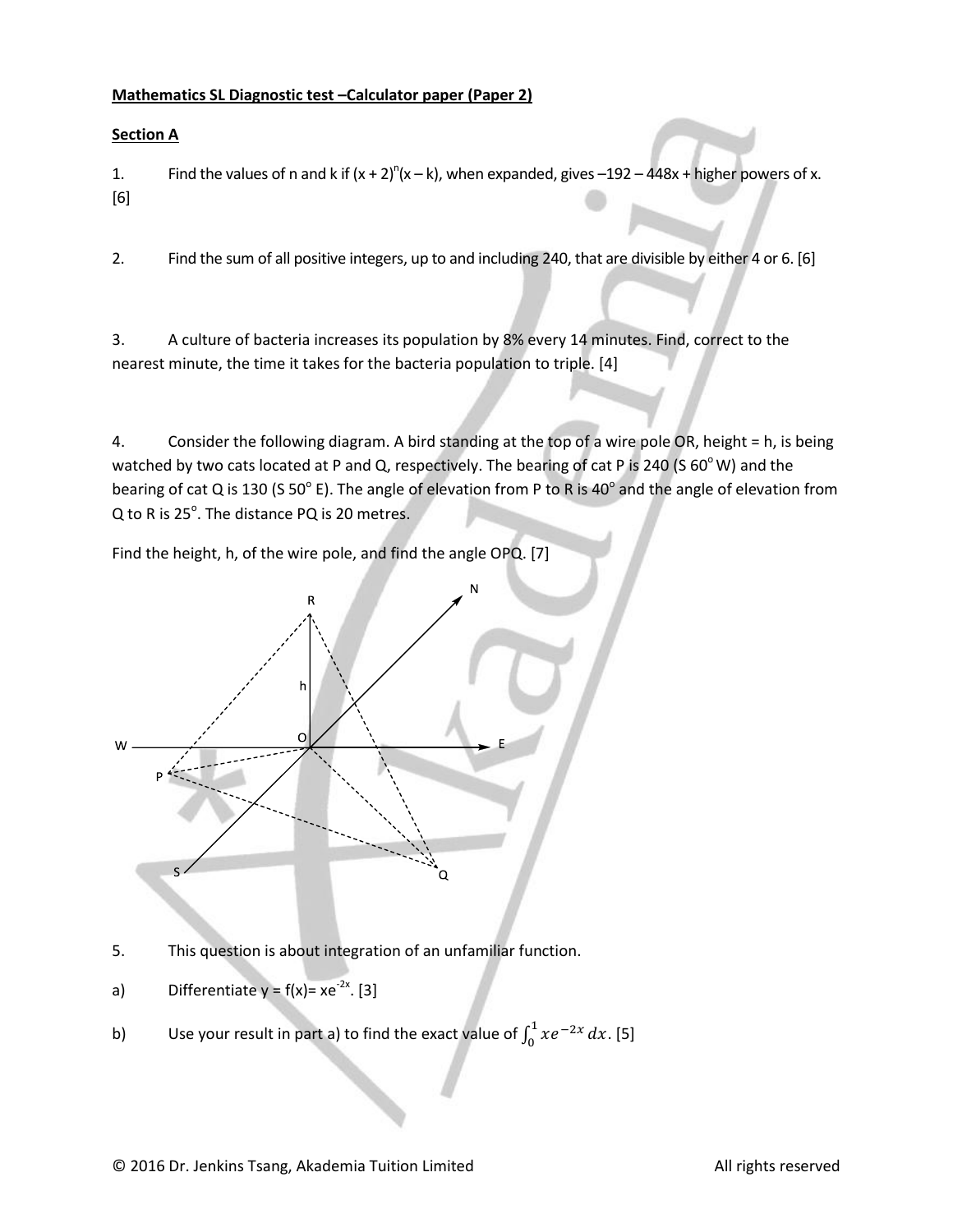6. In a population, 5% of the individuals are carriers of a genetic disease. A biochemical blood test is developed to test for carriers. Clinical trials show that the test is accurate 98% of the time if the individual carries the disease, and is accurate 96% of the time if the individual does not carry the disease.

a) What's the chance that a random person gets tested positive? [2]

b) An individual has now been tested positive for being a carrier the disease. What is the chance that he actually is a carrier? [3]

7. This question is about logarithmic functions.

a) Use the change of base formula to help find  $f'(x)$  given  $f(x) = log_2(x)$ . [2]

b) Find the value of m such that y =  $\log_{m}(x)$  is tangent to the graph of its own inverse y =  $f^1(x)$ . [7]

# **Section B**

8. At 12:00 a boat starts sailing from the origin  $(0, 0)$  with the vector equation B:  $r = t(i + j)$ . Beacons M and N have position vectors  $5i + 2j$  and  $10i + j$ , respectively.

a) Draw a diagram with x and y axis drawn to scale to indicate the path of B, and the location of M and N. [2]

b) Find t such that the boat is the same distance from each beacon? [5]

c) Let y = cos( $\angle$ MBN). Show that  $y = \frac{f}{\sqrt{1-f}}$  $\sqrt{g(t) \times h(t)}$  where f(t), g(t) and h(t) are quadratic expressions to be found. [6]

d) Sketch a graph from t = 0 to 10 that shows how y varies with time. [3]

e) Hence find the maximum and minimum values of  $\angle$ MBN. [4]

9. The east-west position of a toy car, in meters, is given by the equation  $s(t) = -t^3 + 9t^2 - 24t + 20$ . East is designated to be the positive direction in this question. An observing person is standing at s = 0.

a) Find v and a in terms of t. [3]

b) Find the 2 times when the toy car is momentarily at rest? [2]

c) Find when the toy car is moving with the most positive velocity? [3]

d) Find the change in position after 6 seconds. [1]

e) Find the total distance travelled after 6 seconds, and explain why this answer is not the same as the answer in part f. [3]

© 2016 Dr. Jenkins Tsang, Akademia Tuition Limited **All rights reserved** All rights reserved